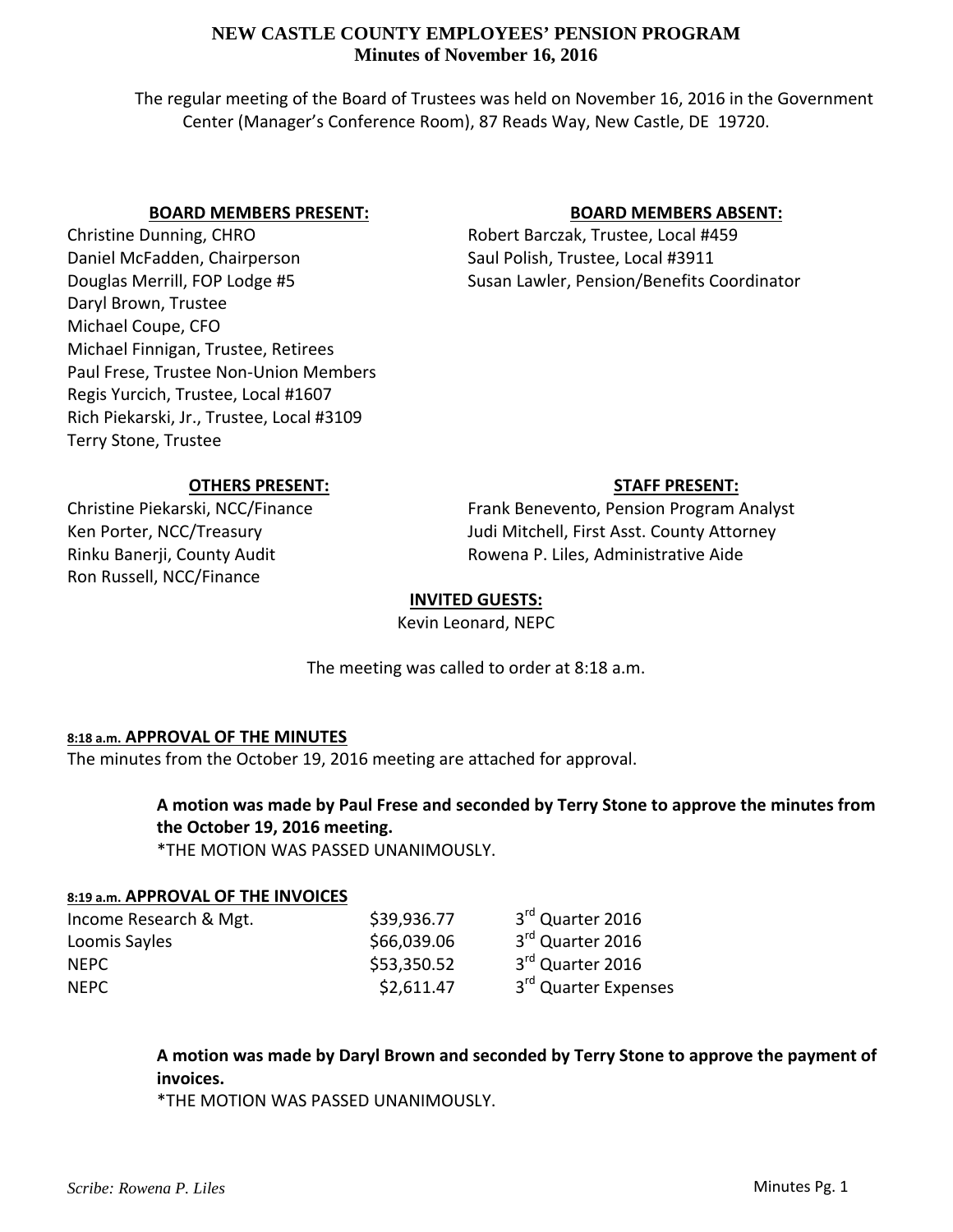#### **8:19 a.m. COORDINATOR'S REPORT by Frank Benevento**

- Gross Payroll and Employer Contributions for the month of October 31, 2016. *The report was distributed electronically.*
- *We distributed a copy late yesterday of communication from Eaton Vance with the reduction of their* management fees. Kevin will discuss that in more detail a little this afternoon and if anybody has *any questions, at that time, that is a good time to ask.*

## **8:20 a.m. APPROVAL OF THE APPLICATIONS FOR BENEFITS**

| <b>Service Retirements</b>   |            |            |        |
|------------------------------|------------|------------|--------|
| Shirley Davis-Jackson        | \$1,633.38 | 11/01/2016 | RetGen |
| Donna McCullin               | \$2,927.40 | 11/12/2016 | RetGen |
| Ronald Pecqueur              | \$3,075.67 | 11/01/2016 | RetGen |
| Lesley Keegan                | \$1,915.49 | 12/31/2016 | RetGen |
| Linda Reed                   | \$6,056.70 | 11/26/2016 | RetGen |
| Renee Boyle                  | \$3,185.77 | 12/10/2016 | RetGen |
| James McDonald               | \$7,231.28 | 11/12/2016 | RetGen |
| Karl Kalbacher (vested)      | \$4,078.42 | 12/08/2016 | RetGen |
| <b>Robert Conomon</b>        | \$160.00   | 10/25/2016 | SCGPen |
| Jane Wright Vincent (vested) | \$881.43   | 10/28/2016 | PenPln |
|                              |            |            |        |

\**The Board would like to see the calculations for the vested retirees Kalbacher and Wright.*

| <b>DELPEN Retirements</b>            |                  |              |        |
|--------------------------------------|------------------|--------------|--------|
| <b>Name</b>                          | <b>Effective</b> |              |        |
| Donald Stamper                       | 11/11/2016       |              |        |
| John Schlosser                       | 11/17/2016       |              |        |
| <b>LUMP SUM BENEFITS</b>             |                  |              |        |
| Tanyell Delloso (Joseph Oberly, Jr.) | \$3,501.57       | 11/01/2016   | RetGen |
| <b>REFUND BENEFITS</b>               |                  |              |        |
| Samuel Fowler                        | \$2,282.62       | <b>CPEMS</b> |        |

**A motion was made by Doug Merrill and seconded by Terry Stone to approve the service retirements, lump sum and refund benefits.**

\*THE MOTION WAS PASSED UNANIMOUSLY.

#### **8:00 a.m. OLD BUSINESS**

 Update – (Frank Benevento) ‐ Pension Section staffing – *We are hoping to have something together* for next month. We've been working on some special projects and will circle back to this for next *month's meeting. We will have a presentation for the Board.*

Terry – *A presentation?* Frank – *More of a discussion.* Terry – *This is adding another person correct?* Frank – *That is correct.*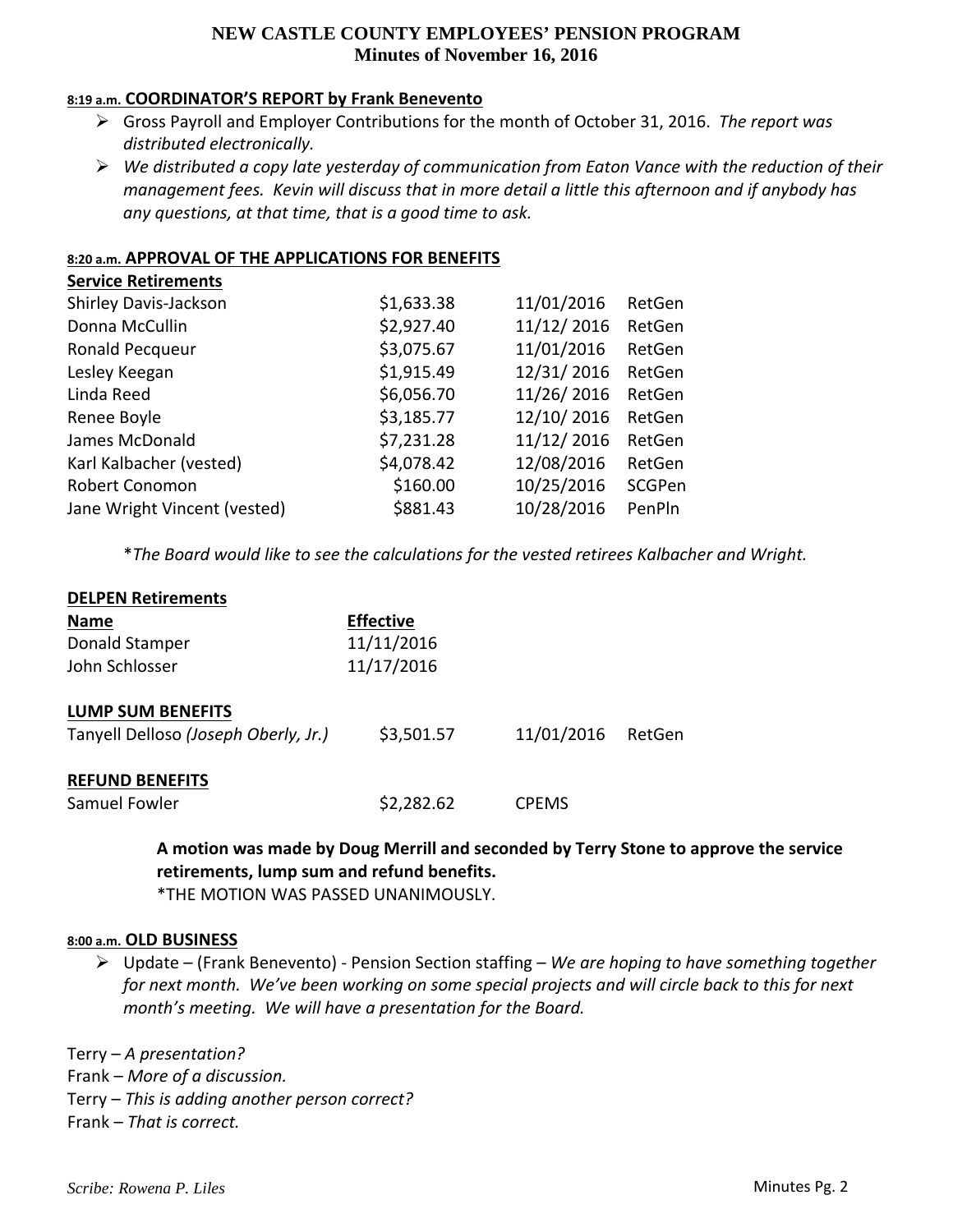# **OLD BUSINESS (Cont'd)**

 Update – (Judi Mitchell/Dan McFadden) ‐ Boomershine Consulting Group contract – *Dan reached* out to Dave Boomershine on where we stand in getting the contract done. I had worked with Frank and Susan a while ago to revise the draft that had been sent to us. We sent that over to Dave and he has some issues with it and wants to make additional changes. I haven't had a chance to review those changes with Frank and Susan yet, but I think we need to review to make sure everything in the contract comports with what was in the RFP we put out, as well as, the responses to the RFP and the presentation that Dave made. So I am hopeful that we will have it all wrapped up by next *month. That is where we stand.* 

Dan – To Judi's point, I did speak to Dave. I think we agreed after the last meeting that I would call Dave and try to light a fire and try to figure out what was going on with two topics. So everything that Judi said is consistent with what Dave shared with me regarding the contract. So we are all on the same page there. The other issue was the invoices. Christine, the short version of that story is after a lot of back and forth, Dave feels he is now providing the information you guys require. My question to you is are you in agreement with that?

Christine – *Predominately yes. The information, in particular the number of hours staff is assigned, we have received more detail.*

## Dan – Okay.

Christine – Just so the Board knows we have a couple of different sets of eyes on these invoices just to make *sure because sometimes there are clerical errors and we have caught a few of those.*

Dan – *I think that is great that someone is reviewing them when they come in and making them* accountable for providing the details. He said it took a little bit of work on his side, which is fine. He feels *he is providing the information needed now. So hopefully that continues to be the case.*

| \$41,432.00 | November 18, 2016 |
|-------------|-------------------|
|             |                   |
|             |                   |
| \$48,889.00 | October 31, 2016  |
|             |                   |

#### **8:00 a.m. NEW BUSINESS**

- Review the Preliminary Investment Performance "Flash" report for the period ending October 31, 2016 (Kevin Leonard, NEPC).
- $\triangleright$  Private Equity discussion by teleconference with Jeffrey Roberts from NECP.
	- o October 2016 meeting the Board approved \$6 million dollar allocation to growth/buyout con‐investment fund for 2016.
	- o Follow‐up, NEPC has provided information on two preferred co‐investment funds focused on growth/buyout space.
	- o NEPC's goal is to provide an overview of each fund and help the Board identify managers to interview at the December  $21<sup>st</sup>$  meeting.